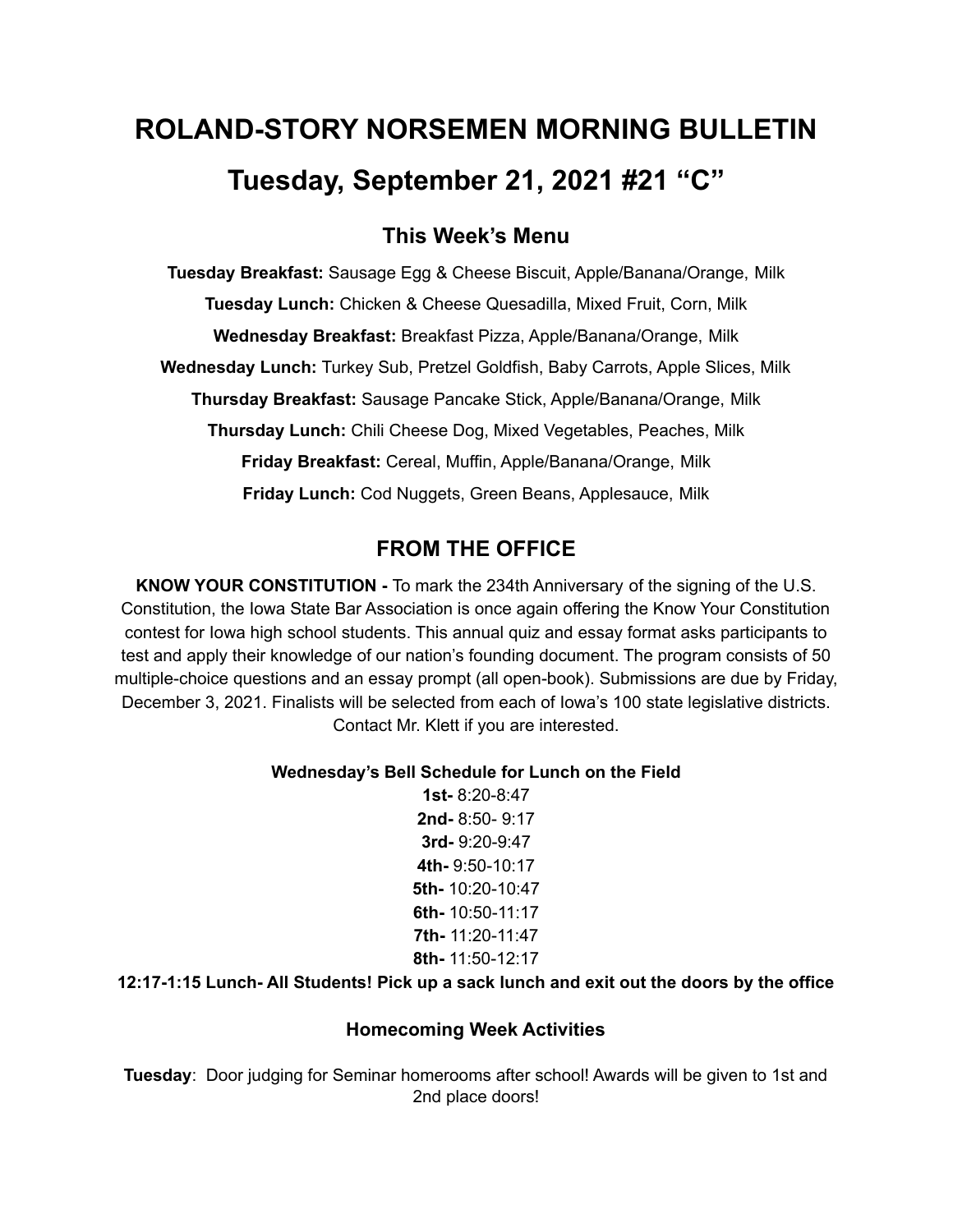**Wednesday**: High school students will eat lunch on the field! (Early dismissal 1:15 p.m.)

**Thursday**: The high school will dismiss to watch the Powder Puff game, starting at 2:15 p.m.

**Friday:** Homecoming Parade! The parade will start at 2:15 p.m. There will be a Pep Rally with the announcement of the Homecoming King and Queen Coronation immediately following the parade at 2:45 p.m.

#### **Homecoming Week Themes 9/20-9/24**



## **From the Counselor's Office:**

#### **[COUNSELOR'S](https://docs.google.com/document/d/1vmwczNPbDzXe9vFaG5LJMQ7NYDv-i4oQJHybqA65TUc/edit?usp=sharing) FOLDER**

#### *I plan to attend DMACC! (Seniors)*

*Any senior that plans to attend DMACC for the F'2022 should attend a college application session on Tuesday, September 28, during Seminar. A DMACC representative will be here during Seminar to help you with this application. Sign up in Mrs. Heisterkamp's office.*

#### **Scholarships**

\*University of Iowa: [Strayer-Rairden](https://drive.google.com/file/d/19dd2KrYVSWYKX2eleClYPvARc5_M10rR/view?usp=sharing) Scholarship- \$1,000 (renewable) due 1/31. Going to U of I and has declared Physics or Astronomy as their major

\*Most Valuable Student Contest by Elks National [Foundation](https://www.elks.org/scholars/scholarships/mvs.cfm)- \$1,000-\$12,500 due 11/15 For 4yr degree/full time basis. Do not have to be related to Elks members.

\*Legacy Awards by Elks National [Foundation-](https://www.elks.org/scholars/scholarships/Legacy.cfm) \$4,000 due 2/7 For children or grandchildren of Elks members.

[\\*StudentScholarsihps.org](https://drive.google.com/file/d/15_QGMs4o4nf-uHxHY58Ue31_w-7Qw42k/view?usp=sharing)

1) Be Bold Scholarship- \$25,102 due 9/30 2) Good Fortune Scholarship- \$1,000 due 9/30 3) CollegeXpress Scholarship- \$10,000 due 9/30 4) Nitro Scholarship- \$2,000 due 9/30 5) SP High School Scholarship- \$10,000 due 9/30 6) Women's Ministries Scholarship Program- \$20,000 due 10/15